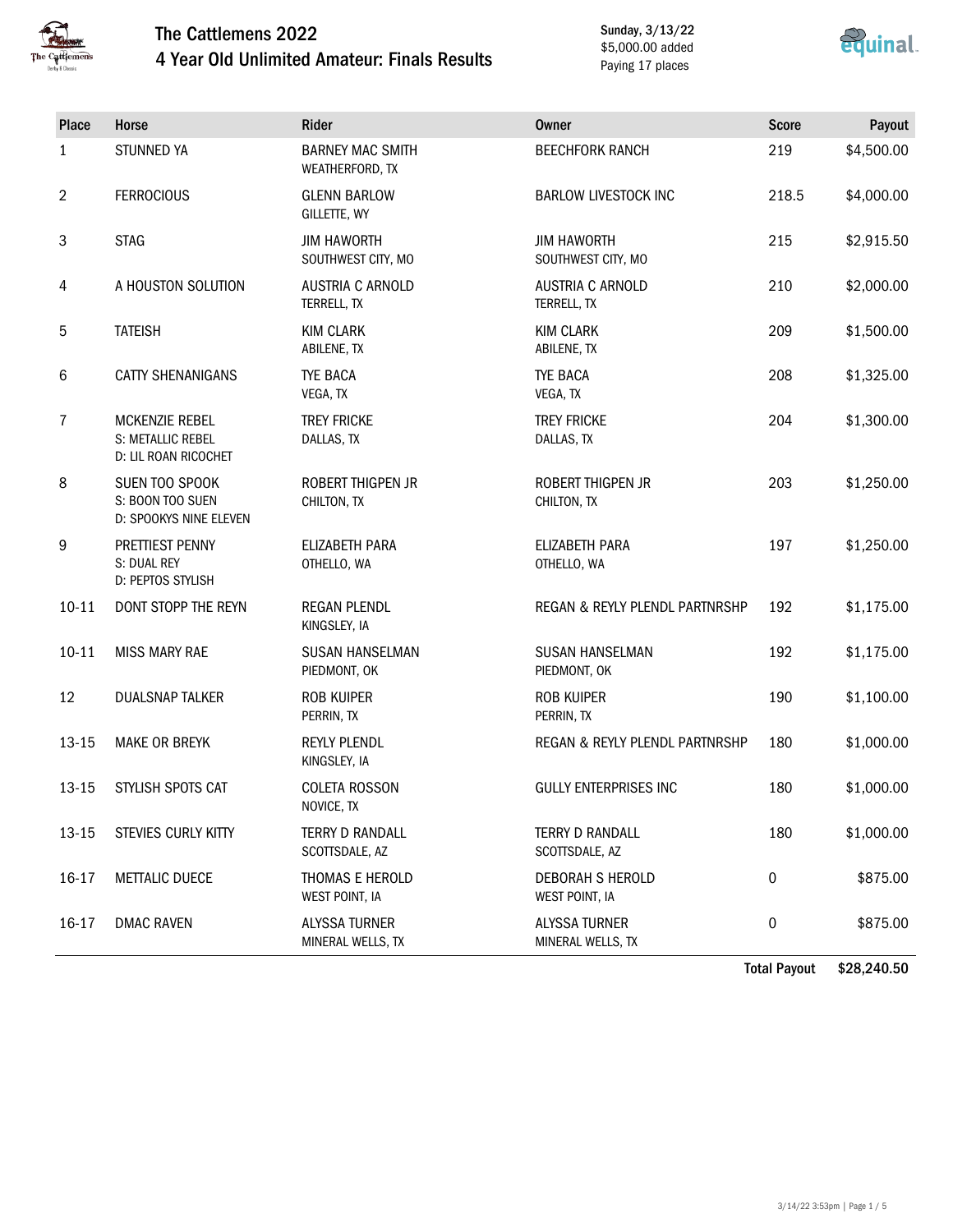

### The Cattlemens 2022

#### Sunday, 3/13/22 Paying 5 places



### 4 Year Old Unlimited Amateur: Finals: Gelding Results

| <b>Place</b> | Horse                                                                     | <b>Rider</b>                             | Owner                                     | <b>Score</b> | Payout     |
|--------------|---------------------------------------------------------------------------|------------------------------------------|-------------------------------------------|--------------|------------|
| 1            | <b>FERROCIOUS</b>                                                         | <b>GLENN BARLOW</b><br>GILLETTE, WY      | <b>BARLOW LIVESTOCK INC</b>               | 218.5        | \$2,352.00 |
| 2            | <b>STAG</b>                                                               | <b>JIM HAWORTH</b><br>SOUTHWEST CITY, MO | <b>JIM HAWORTH</b><br>SOUTHWEST CITY, MO  | 215          | \$1,960.00 |
| 3            | A HOUSTON SOLUTION                                                        | AUSTRIA C ARNOLD<br>TERRELL, TX          | AUSTRIA C ARNOLD<br>TERRELL, TX           | 210          | \$1,568.00 |
| 4            | <b>CATTY SHENANIGANS</b>                                                  | <b>TYE BACA</b><br>VEGA, TX              | <b>TYE BACA</b><br>VEGA, TX               | 208          | \$1,176.00 |
| 5            | <b>MCKENZIE REBEL</b><br><b>S: METALLIC REBEL</b><br>D: LIL ROAN RICOCHET | <b>TREY FRICKE</b><br>DALLAS, TX         | <b>TREY FRICKE</b><br>DALLAS, TX          | 204          | \$784.00   |
| 6            | DONT STOPP THE REYN                                                       | <b>REGAN PLENDL</b><br>KINGSLEY, IA      | REGAN & REYLY PLENDL PARTNRSHP            | 192          | \$0.00     |
| 7            | <b>DUALSNAP TALKER</b>                                                    | ROB KUIPER<br>PERRIN, TX                 | ROB KUIPER<br>PERRIN, TX                  | 190          | \$0.00     |
| 8            | <b>METTALIC DUECE</b>                                                     | THOMAS E HEROLD<br>WEST POINT, IA        | <b>DEBORAH S HEROLD</b><br>WEST POINT, IA | 0            | \$0.00     |
|              |                                                                           |                                          |                                           | .            | $\cdots$   |

Total Payout \$7,840.00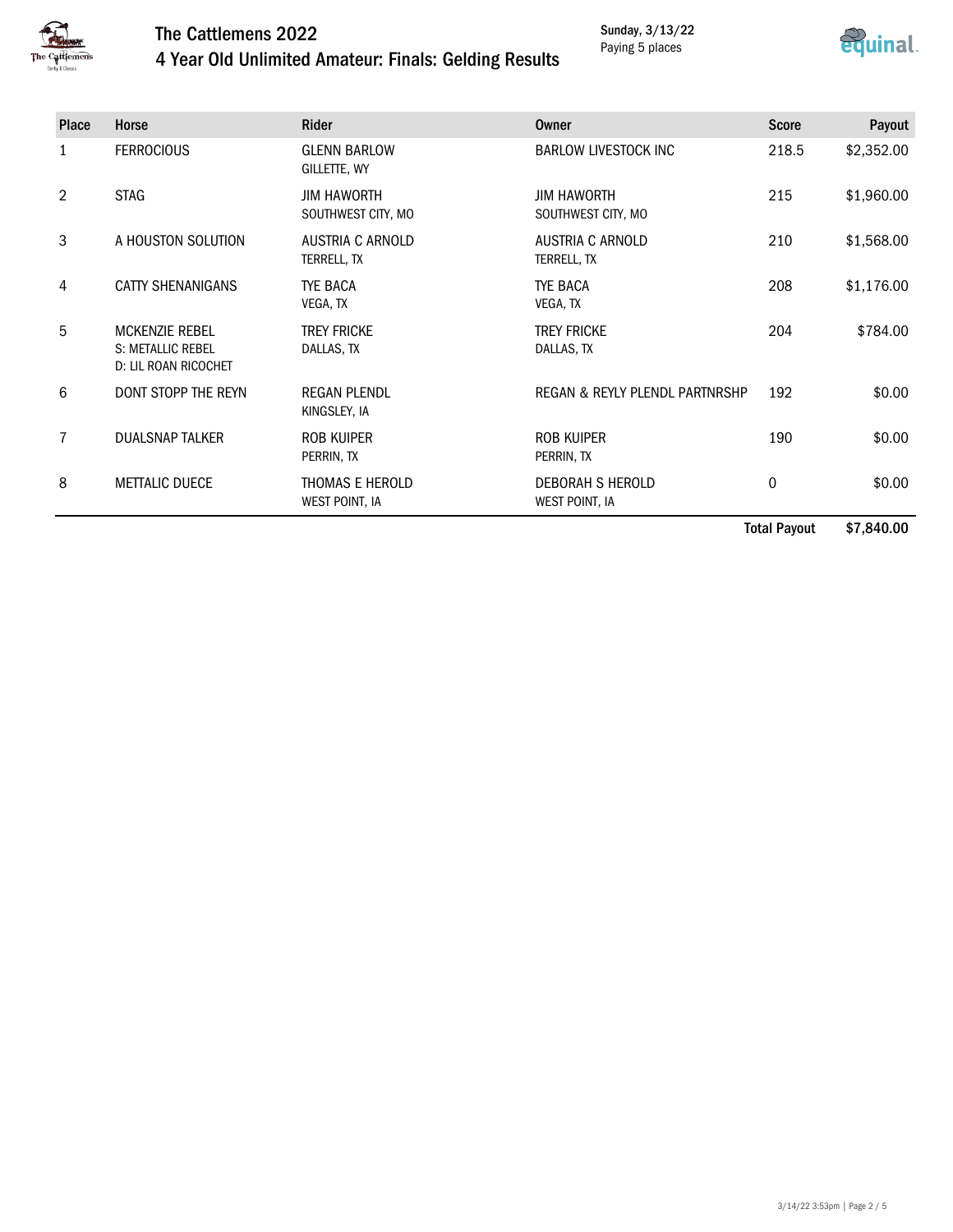

# The Cattlemens 2022

Sunday, 3/13/22 Paying 2 places



| 4 Year Old Unlimited Amateur: Finals: Chrome Cash |
|---------------------------------------------------|
| <b>Results</b>                                    |

| <b>Place</b> | <b>Horse</b>           | <b>Rider</b>             | Owner                    | <b>Score</b> | Payout     |
|--------------|------------------------|--------------------------|--------------------------|--------------|------------|
|              | CATTY SHENANIGANS      | TYE BACA<br>VEGA, TX     | TYE BACA<br>VEGA, TX     | 208          | \$2,058.00 |
|              | <b>DUALSNAP TALKER</b> | ROB KUIPER<br>PERRIN, TX | ROB KUIPER<br>PERRIN, TX |              | \$2,058.00 |

Total Payout \$4,116.00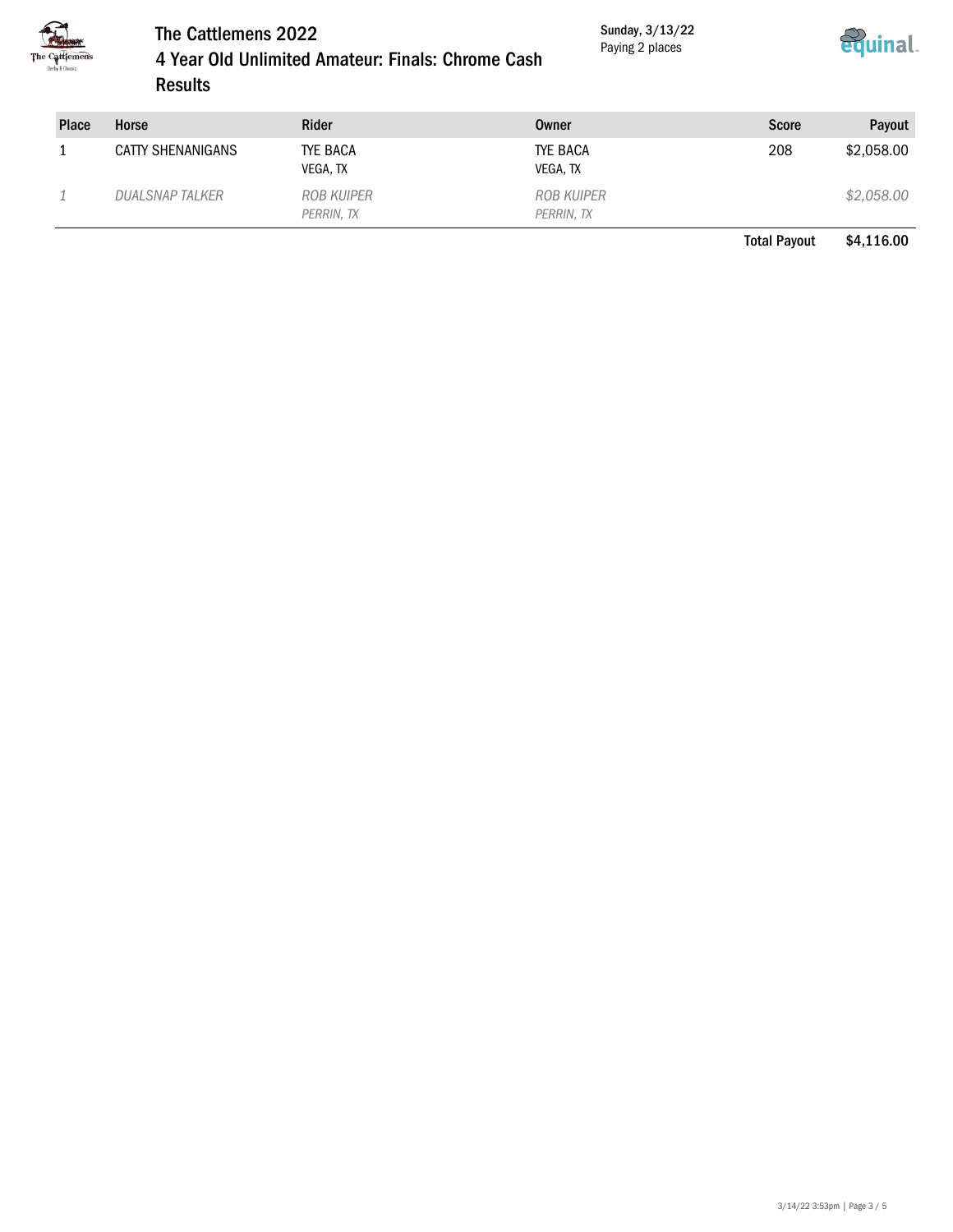

## The Cattlemens 2022

Sunday, 3/13/22 Paying 6 places



### 4 Year Old Unlimited Amateur: Finals: Senior Results

| <b>Place</b> | <b>Horse</b>                                                                  | <b>Rider</b>                             | Owner                                    | <b>Score</b> | Payout     |
|--------------|-------------------------------------------------------------------------------|------------------------------------------|------------------------------------------|--------------|------------|
| 1            | <b>FERROCIOUS</b>                                                             | <b>GLENN BARLOW</b><br>GILLETTE, WY      | <b>BARLOW LIVESTOCK INC</b>              | 218.5        | \$3,675.00 |
| 2            | <b>STAG</b><br><b>JIM HAWORTH</b><br><b>JIM HAWORTH</b><br>SOUTHWEST CITY, MO |                                          | SOUTHWEST CITY, MO                       | 215          | \$2,940.00 |
| 3            | SUEN TOO SPOOK<br>S: BOON TOO SUEN<br>D: SPOOKYS NINE ELEVEN                  | ROBERT THIGPEN JR<br>CHILTON, TX         | ROBERT THIGPEN JR<br>CHILTON, TX         | 203          | \$2,205.00 |
| 4            | <b>PRETTIEST PENNY</b><br>S: DUAL REY<br>D: PEPTOS STYLISH                    | ELIZABETH PARA<br>OTHELLO, WA            | ELIZABETH PARA<br>OTHELLO, WA            | 197          | \$1,470.00 |
| 5            | <b>DUALSNAP TALKER</b>                                                        | ROB KUIPER<br>PERRIN, TX                 | <b>ROB KUIPER</b><br>PERRIN, TX          | 190          | \$1,102.50 |
| 6            | STEVIES CURLY KITTY                                                           | <b>TERRY D RANDALL</b><br>SCOTTSDALE, AZ | <b>TERRY D RANDALL</b><br>SCOTTSDALE, AZ | 180          | \$857.50   |
|              | <b>METTALIC DUECE</b>                                                         | THOMAS E HEROLD<br>WEST POINT, IA        | DEBORAH S HEROLD<br>WEST POINT, IA       | $\mathbf 0$  | \$0.00     |
|              |                                                                               |                                          |                                          |              |            |

Total Payout \$12,250.00